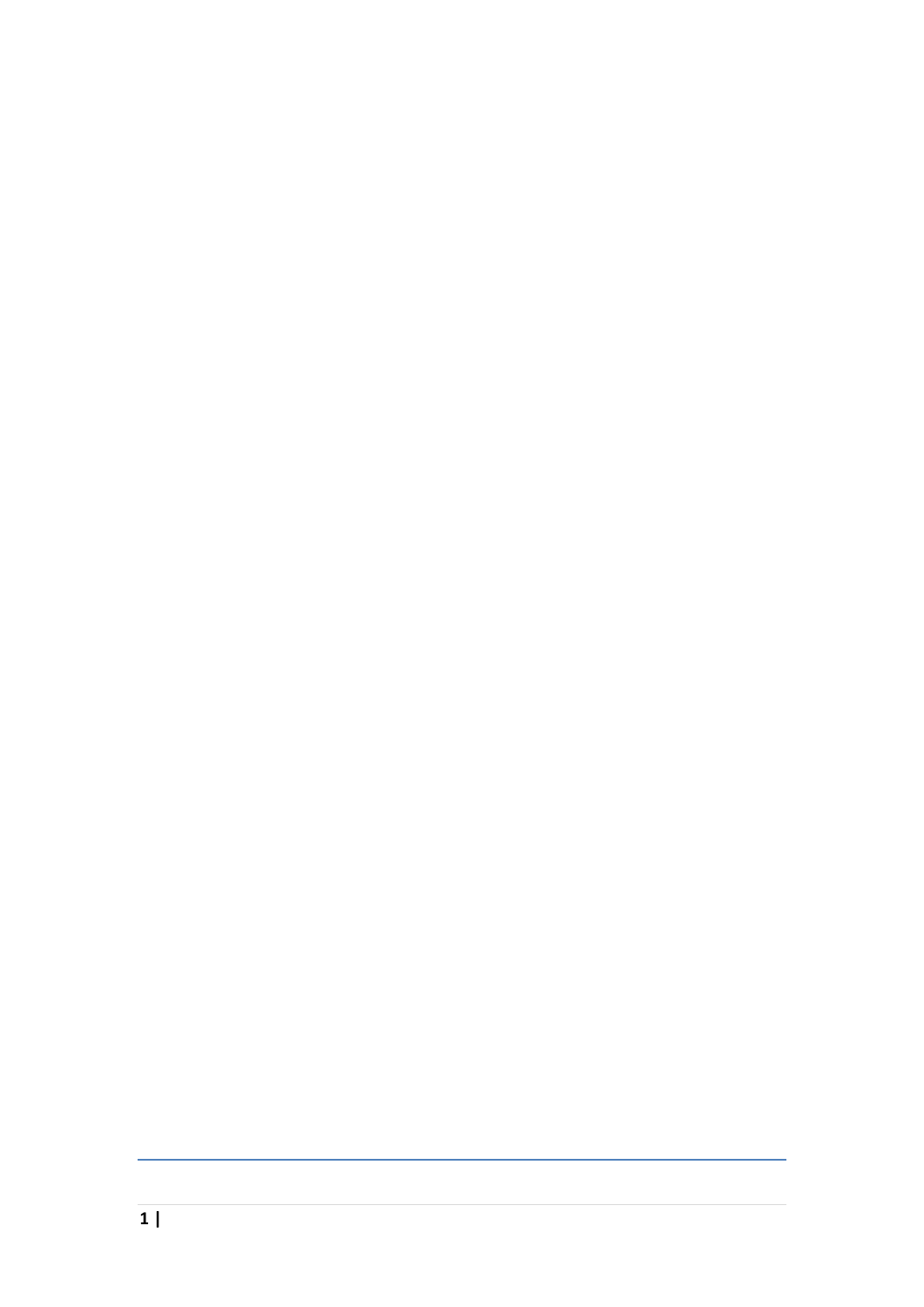# **Statement**

In the event of a school closure, Jamia is committed to providing continuity of education to its students and will do so through a process of remote (online) learning. Extensive remote learning would apply particularly in a situation in which the Jamia is closed for an extended period of time, but a high proportion of students and teachers are healthy, and able to work as normal from home.

This policy does not normally apply in the event of short-term school closures (e.g. as a result of severe weather) or a short-term student absence.

Remote learning may also be appropriate in situations when students, in agreement with the school, have a period of absence but are able to work at home, at least to some extent. This may apply in cases such as exclusion from Jamia, or long term illness, assuming students are able to complete school work at home. Another relevant instance would be if, following an infectious disease outbreak, students are self-isolating at home but are not suffering with relevant symptoms.

There is no obligation for the school to provide continuity of education to students who absent themselves from Jamia, with or without parental permission, in contravention to school or government guidance. This may apply, for example, if parents choose to take students on holiday during term time. Similarly, this would apply if parents made the decision, without prior agreement with the school, to absent their child from school 'as a precaution', against official guidance, in the event of an outbreak of infectious disease.

At the time of writing, the Jamia is currently experiencing an extended school closure due to COVID-19 and so this policy is under review and will be revised constantly to keep up to date with Government Guidance as & when the guidelines are updated. For example, the extent to which different methods of instruction are employed is likely to be determined by the length of any school closure and the ability of both students and teachers to participate in remote learning, owing to widespread illness, for example.

This policy is for the whole Jamia; this includes the Islamic Science and National Curriculum departments. It also reflects the needs & guidelines for boarding students as well as the daytime students, both parties are currently following the same guidelines.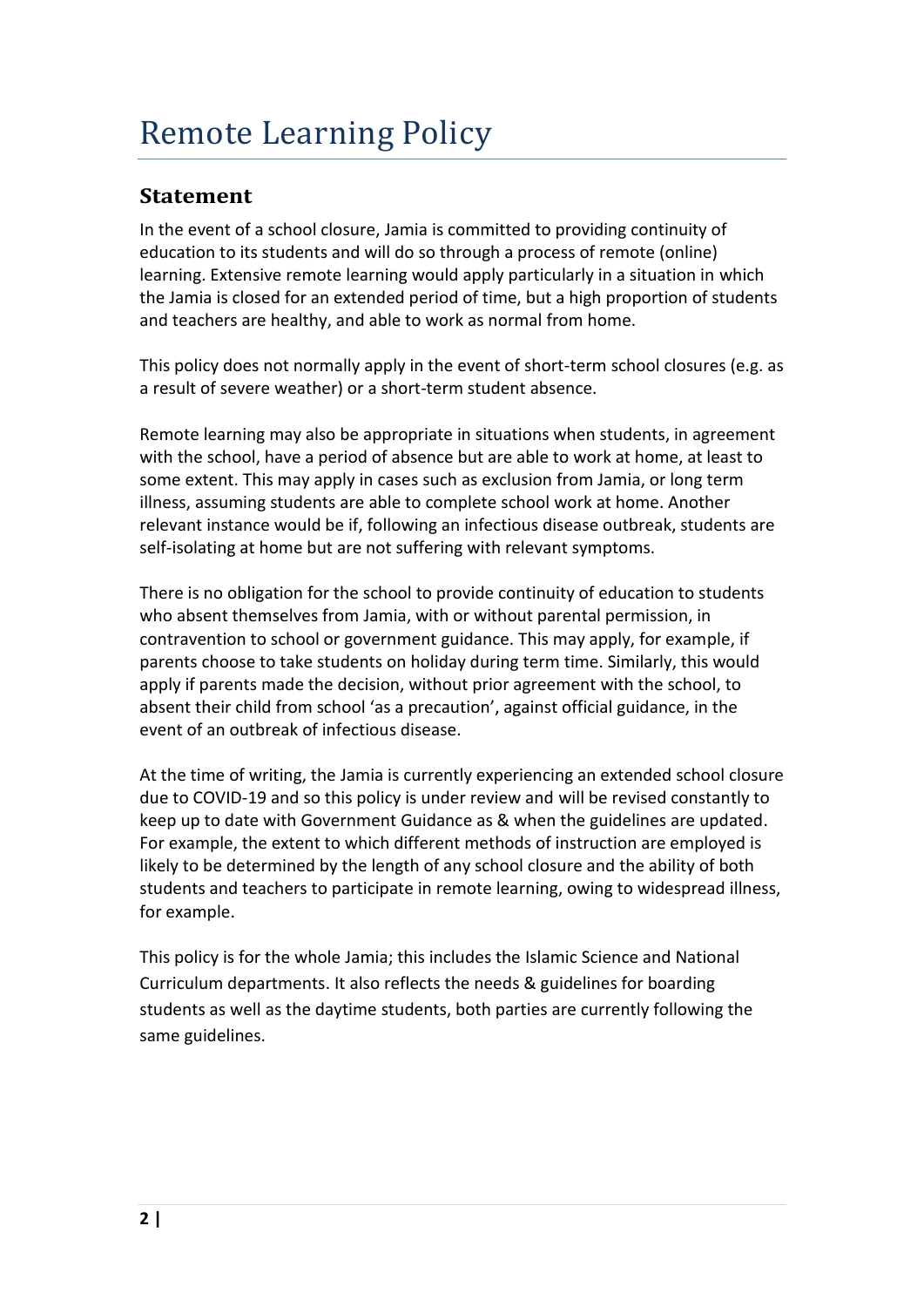# **Remote Learning For Individual Students**

Assuming an absence has been agreed with the Jamia, and the student in question is healthy enough to work from home, the Jamia will provide work for students who are unable to attend in person. If this occurs for an individual student, the collation of work and communication with the parent will be coordinated by the student's Form Tutor.

The student's subject teachers will use a pre-set Google Classroom Group specifically for that year group to make work available to the student(s). If there are any issues with the compilation of work, tutors should liaise with the relevant tutor.

Though every case will have its own specifics, a rough guideline for the frequency of communication between school and parent would be once per week. Work will only be provided to students in this way if there is an agreed absence lasting more than three working days.

If a significant number of students are absent from school, but the school remains open, the Head will decide whether the method of remote learning operated will take the form outlined here, or as outlined below.

# **Remote Learning in The Event of Extended School Closure**

In the event of an extended school closure, the school will provide continuity of education in the following ways:

- Regular direct instruction from teaching teachers, with the ability of students to ask questions online (via Zoom)
- The setting of work that students complete, written responses (if relevant) completed electronically (via Google Classroom)
- The assessment of specific assignments that are submitted to teachers electronically and on which feedback is provided

#### **January 2021:**

Under the COVID-19 circumstances, following Government guidance, all students did not return & teaching for different departments will be carried out in line with the normal timetable which will be shared beforehand with all staff and parents.

Students and teachers are expected to have access to the internet whilst at home; Jamia recognizes that many families may not have home printers and will therefore not require the printing of material. The platforms that Jamia will use to deliver continuity of education are:

- **Zoom:** Accessed using any electronic device such as a phone, tablet or laptop. Signing in will be required via pre-set 'classrooms' to ensure access is limited & secure for Jamia students only
- **Google Classroom:** Accessed via the relevant app or the 'waffle' (9 dots) on any google search page. Signing in will is required using each students' provided email (as set-up in March 2020).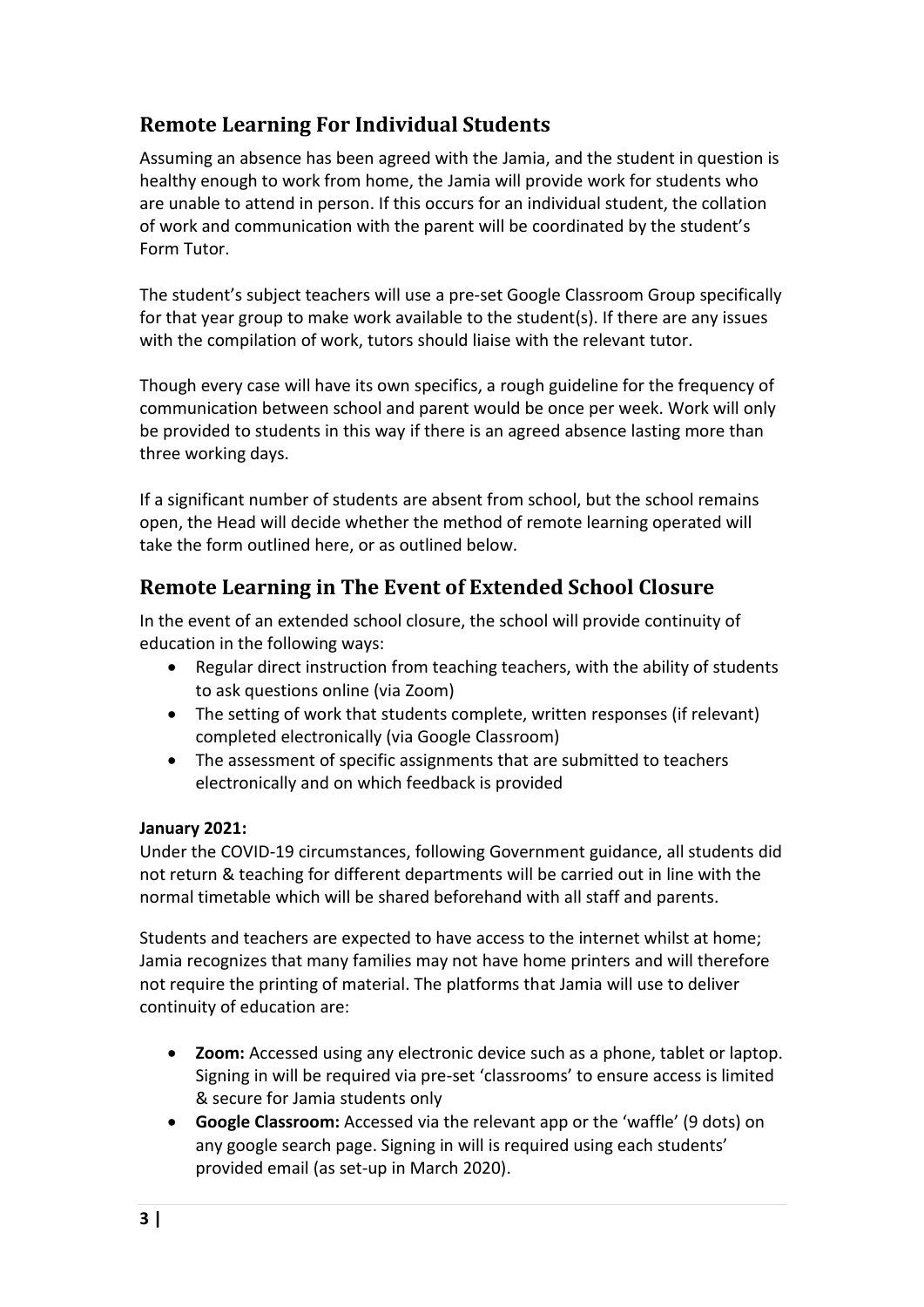The extent to which different methods of instruction are employed is likely to be determined by the length of any school closure and the ability of both students and teachers to participate in remote learning. For shorter closures, for example, teachers may set work on Google Classroom for submission in person once the school has reopened. For longer closures, teachers would set work to be submitted online.

As the current circumstances unfold, Jamia is making more use of Live Sessions and electronic assessment. The school reserves the right to vary the range of methods used to provide remote learning tasks, feedback and interaction, based on the particular circumstances of any closure and based on our experience.

Parents will receive any/all updates via email & the ParentHub App.

## **The Setting of Tasks (using Google Classroom)**

Subject areas will provide work broadly in line with students' timetables through email, Jamia website and Google Classroom. Tasks will be set in accordance with existing schemes of work, and tasks will be designed to allow students to progress through schemes of work at the same pace as if they were in school, where possible. Naturally, remote learning will require students and teachers to take a different approach to working through content, but tasks should ensure the pace of content coverage is as close as possible to in-school teaching. The nature of tasks set should allow students to learn independently, without the specific support of an adult at home.

Unless there is a good reason not to, tasks will be set for individual classes. The type of task set will vary between subjects, but examples of appropriate tasks might include:

- Reading and noting new material from a common subject area textbook or electronic resource
- Working through subject-specific presentations or worksheets provided by the subject area
- Watching a relevant video resource and making notes on it
- Completing a listening exercise (e.g. in languages)
- Written responses to prompt questions, essay plans etc.
- Completion of practice questions or past papers, particularly for those in examination years
- Working through relevant exercises offered by external providers (e.g. BBC Bitesize, Kerboodle etc.)

Teachers will set tasks through the functions available on Google Classroom and it is the responsibility of teachers and students to ensure they know how to use this functionality effectively (instructions are made available separately).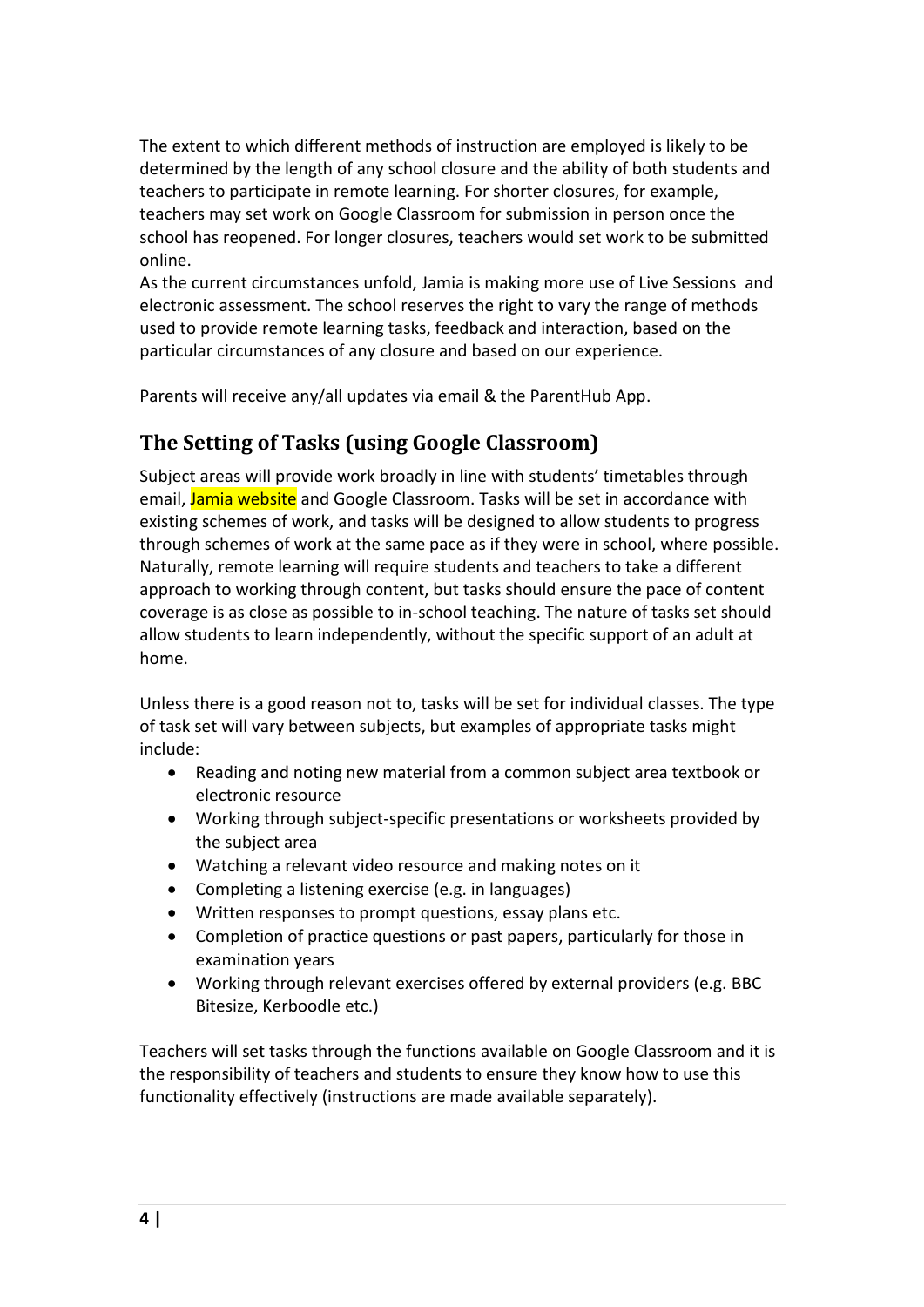# **Live Sessions**

Academic subject areas may also arrange for teaching teachers to deliver content in a 'live' manner (either by text or audio and/or visual means). There is no expectation of teachers to carry out live sessions.

Google Classroom is a platform that allows for resources to be shared, teachers to provide exposition, and students to ask questions in 'real-time'. Students will be provided with details, and will be expected to participate in them if they are asked and able to. Live sessions can be particularly helpful as they can facilitate contemporaneous communication, with students able to respond to teachers' questions (and ask them) via the conversation functionality in Zoom.

#### **Assessment**

Providing timely and helpful feedback is a cornerstone of good teaching and learning, and whilst this may be more challenging with remote learning, teachers will endeavour to provide regular feedback to students on pieces of work that they are required to submit. Under normal circumstances, not all pieces of work are formally assessed by teachers and this would continue to be the case should the school employ remote learning.

Assessed work will be set using Google Classroom, regardless of how students' work is eventually submitted (e.g. by uploading to Google Classroom or emailed directly), with clear due dates given to students for completion, thereby helping students to organise their time.

The Classwork function on Google Classroom also allows students to submit work to the teacher before a task can be signed off. Students and teachers should keep accurate records of all work completed, submitted and assessed.

Given the nature of the tasks, the type of feedback teachers can provide may not have the same format as marking an exercise book. Teachers are encouraged to ensure, when they set assessed work, that it is designed in such a way that meaningful feedback may be provided.

Possible methods may include:

- Providing whole class feedback rather than feedback on individual pieces of work – this is an effective way of providing feedback, supported by findings from educational research
- Using the "Comments" function on online documents in Google Classroom
- Sending a direct email (or Google Classroom message) to students with specific feedback / targets
- Feedback via another website / piece of software (e.g. Kerboodle, BBC Bitesize)
- Sending back the work to be re-submitted after correcting mistakes or improving on the work submitted.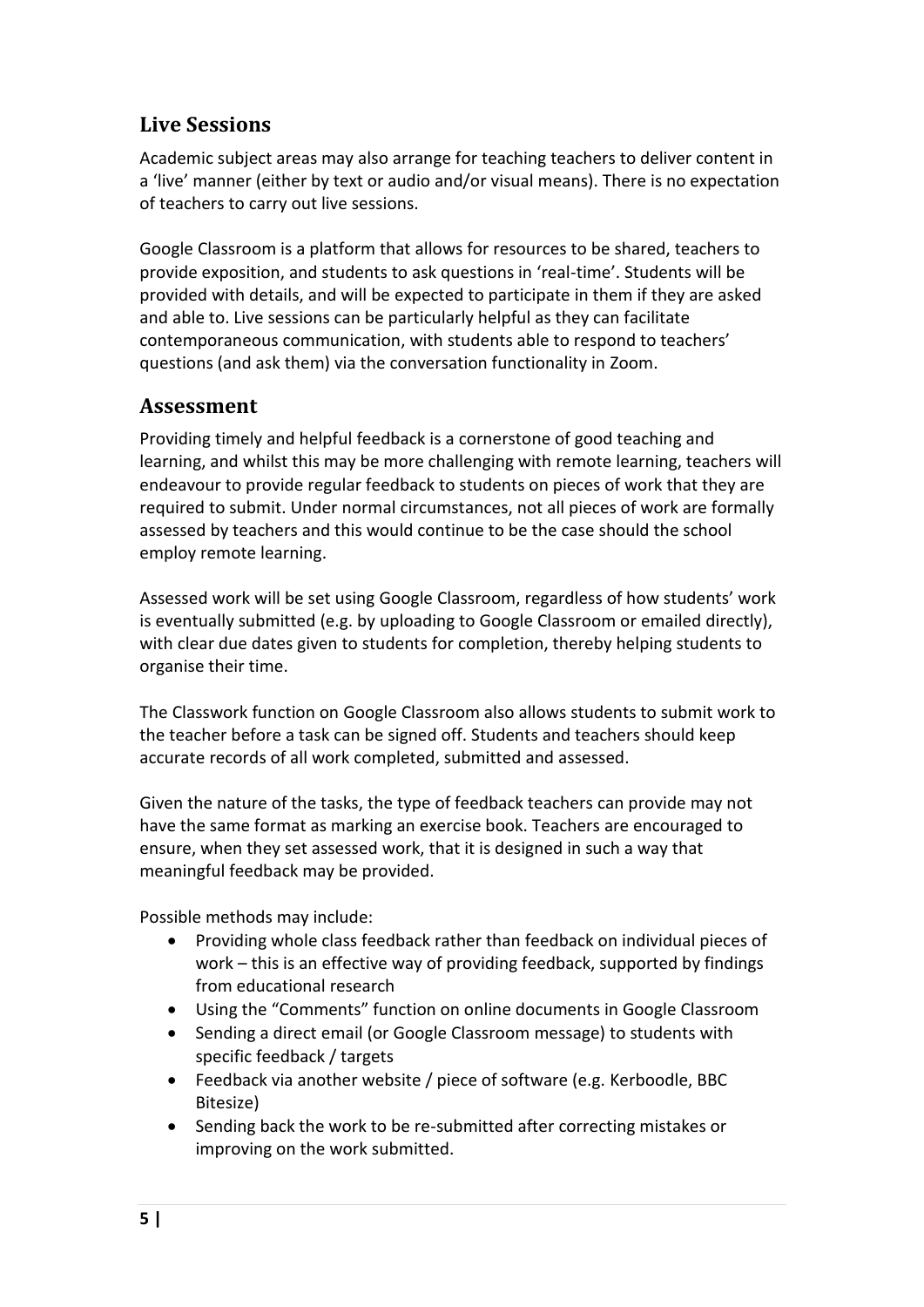Additional functionality is available in Google Classroom if teachers want to create assignments for students to complete. These might include, for example, the creation of a tailor-made quiz (containing either multiple choice or extended answers) and teachers are able to use assignments to give feedback within Google Classroom.

## **Expectations of Students**

Assuming that a student is healthy and well enough to work, students will be expected to participate as fully as possible in the remote learning process, attending relevant live sessions, completing independent work, and submitting assessed tasks promptly and to the best of their ability. Students will also be expected to read and respond to communication from the school (e.g. an email from a form tutor) on a regular basis.

In the event of an extended school closure, teachers will continue to deliver content in line with existing schemes of work once the school is reopened; if any student misses significant parts of the content, they will be able to view material posted online and the school will give consideration to the practicalities of helping students to catch up once the school reopens.

Students should ensure that, in addition to completing the tasks promptly, they should complete any administrative tasks that allow the school to monitor their progress. For example, where tasks are set using Google Classroom, they should 'submit' the work correctly so that teachers can monitor their progress. If students or parents have any questions about the nature of specific tasks set, these should be directed towards the relevant subject area. If there are questions about a student's overall workload (e.g. a student feels they are overwhelmed or falling behind), these should be directed to the student's Form Tutor/appointed teacher.

Teachers must work on the assumption that students will not necessarily have the full range of books and equipment that they would usually have in school. However, if advance notice is possible, teachers will instruct students to take relevant equipment from their lockers home, or for parents to ensure they have duplicates. The school does not expect students to have access to any specialist equipment that would usually be provided by the school (e.g. science or art). Teachers should ensure they are able to scan or upload photos of important resources in case students do not have access to them at home. Online textbooks are helpful in this regard and many subjects are now moving over to these.

If students are not adhering to the expectations then they will be dealt with in accordance to the Behaviour Policy.

The school expects that parents have internet access at home to access remote learning resources, but teachers will make no presumption of the student's ability to print at home.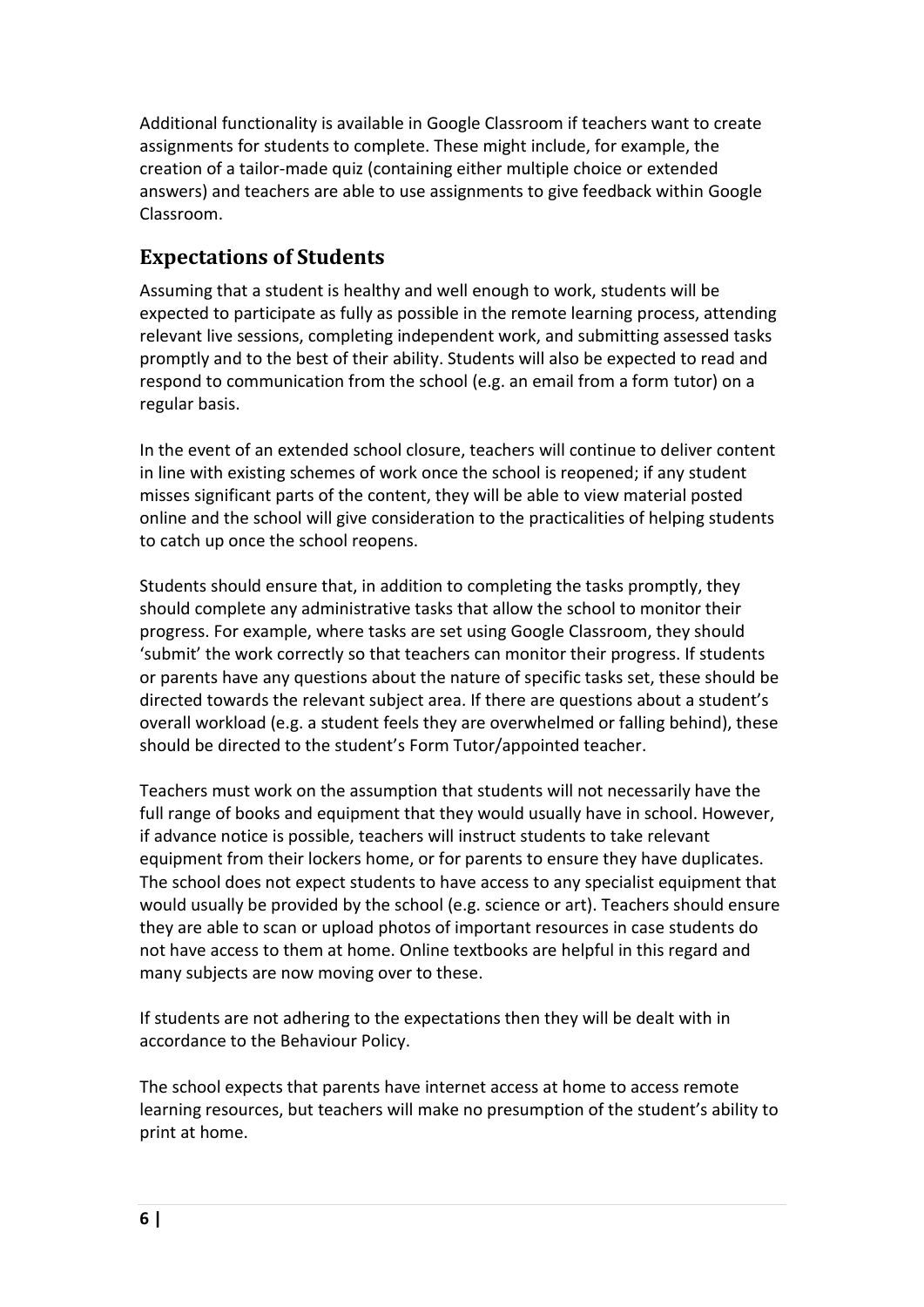## **Expectations of Teachers**

Teachers should ensure they have effective internet and a phone connectivity at home. If this is not available for any reason, teachers can request a school device. If there are IT related issues while remote working, teachers can contact the IT Operations Manager.

In the event of staff working from the Jamia Premises, they will be expected to use their own classroom.

The setting and assessment of remote learning tasks will take place in accordance with school and subject area policies. Under normal circumstances, subject areas take different approaches to the setting and assessment of students' work – for example, the frequency of substantive task set, and the regularity of written assessment provided.

In order that we are providing a consistent approach, subject leaders & the Head are responsible for overseeing the nature and frequency of tasks set and assessed within their subject areas. All teachers should pay due care to the nature of tasks set, so that students have a range of activities to complete at home and are not exclusively working on a screen.

Teachers are responsible for providing constructive feedback to their students in a timely manner. In the event a teacher is unwell during a period of remote learning, it becomes the responsibility of the Line Manager to ensure work is set to her/his classes.

Subject areas are expected to:

- Plan and deliver 'live sessions' where appropriate in consultation with the Head
- Respond to reasonable amounts of communication from students, parents and teachers
- Plan and set tasks for their students using the Classwork functionality in Google Classroom
- Be able to set and mark assessed work promptly, in line with school and subject area policies, returning it to students electronically (or after the period of remote working for written and project work)

Teachers should be available to contact parents if needed, by email or phone (the Jamia phone will generally be used to contact parents, however, if the need arises to phone from personal devices, dialling 141 before the number will ensure the teacher's own number is kept anonymous). If contact is deemed excessive the line manager will be able to support and, if necessary, escalate to SLT.

If parents ask for additional work beyond that set as part of the requirements above, subject areas should have a bank of general resources available, such as interactive websites and support activities, which can then be uploaded via Google Classroom.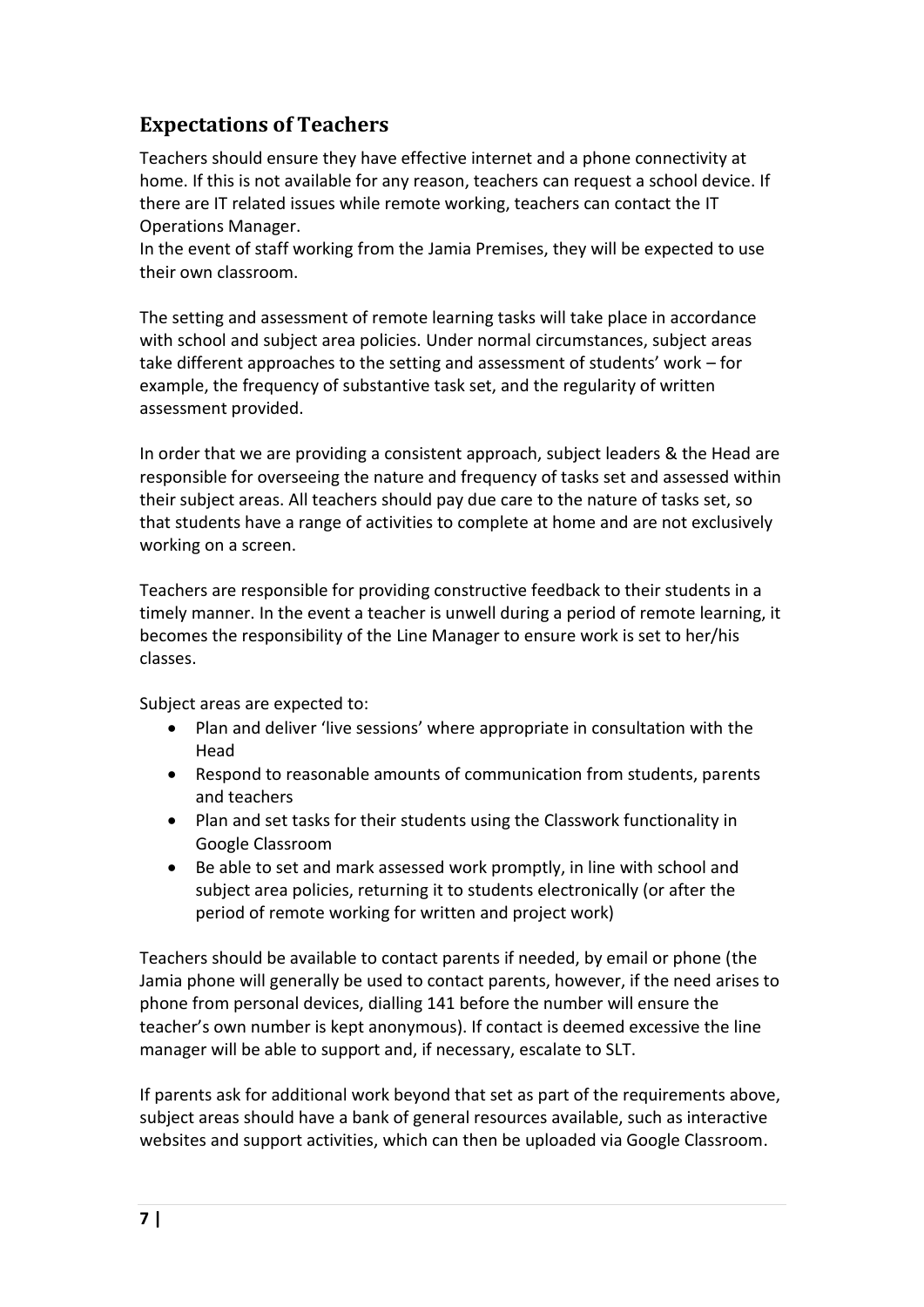In order to ensure teachers are able to perform the minimum expectations outlined above; the school will provide a range of training opportunities that teachers should access before any planned school closure. Teachers should ensure that they have looked through specific instructions, watched walkthroughs, and attended teacher training sessions. If teachers require support with any aspects of remote learning, they are encouraged to consult the Head.

Unless there are extenuating circumstances, teachers will be expected to be contactable remotely by colleagues, students and parents. Teachers also should ensure their communication with students does not encourage unhelpful work habits. All communication should take place during usual office hours, with no expectation for colleagues to read or respond to emails after 4:30pm, although responses should be made to electronic messages within one working day in normal practice. For those who are on part-time contracts, communication is expected only on the days on which they would usually work.

Communication must always occur via official school channels, and not through personal accounts or other websites. Permitted methods are:

- Jamia Reception Office (Office Mobile)
- Email using school email addresses only (both teachers and student)
- Google Classroom (docs/sheets etc.)
- Google Classroom Stream Messaging (which can allow teachers to reply to an entire class)

## **Support For Pupils With SEND, EAL & Other Specific Learning Enhancement Needs**

Teachers should ensure that work is differentiated as required for all learners when setting online tasks. Profiles are available for SEND pupils and advice can be sought from the Learning Enhancement coordinator (LEC) or EAL coordinator. In addition, the LEC in senior school and learning support teacher in junior school will maintain contact with pupils on their lists requiring regular support, by email or phone with parents/pupils and feed back to teachers using CPOMS if required.

## **Pastoral Care During A School Closure**

In the event of a school closure, the primary responsibility for the pastoral care of a student rests with their parents/guardians. However, Form Tutors (under the guidance of the Pastoral Officer & Head) should check in regularly with their tutees to monitor both academic progress and their general wellbeing. Form Tutors will be expected to pass on feedback to Heads of Departments, particularly if there are concerns or a lack of communication.

## **Safeguarding During A School Closure**

In the event of a school closure, pupils, parents and teachers are reminded that the school's Child Protection and Safeguarding Policy still applies to all interactions between pupils and teachers. In that policy, there are specifically prohibited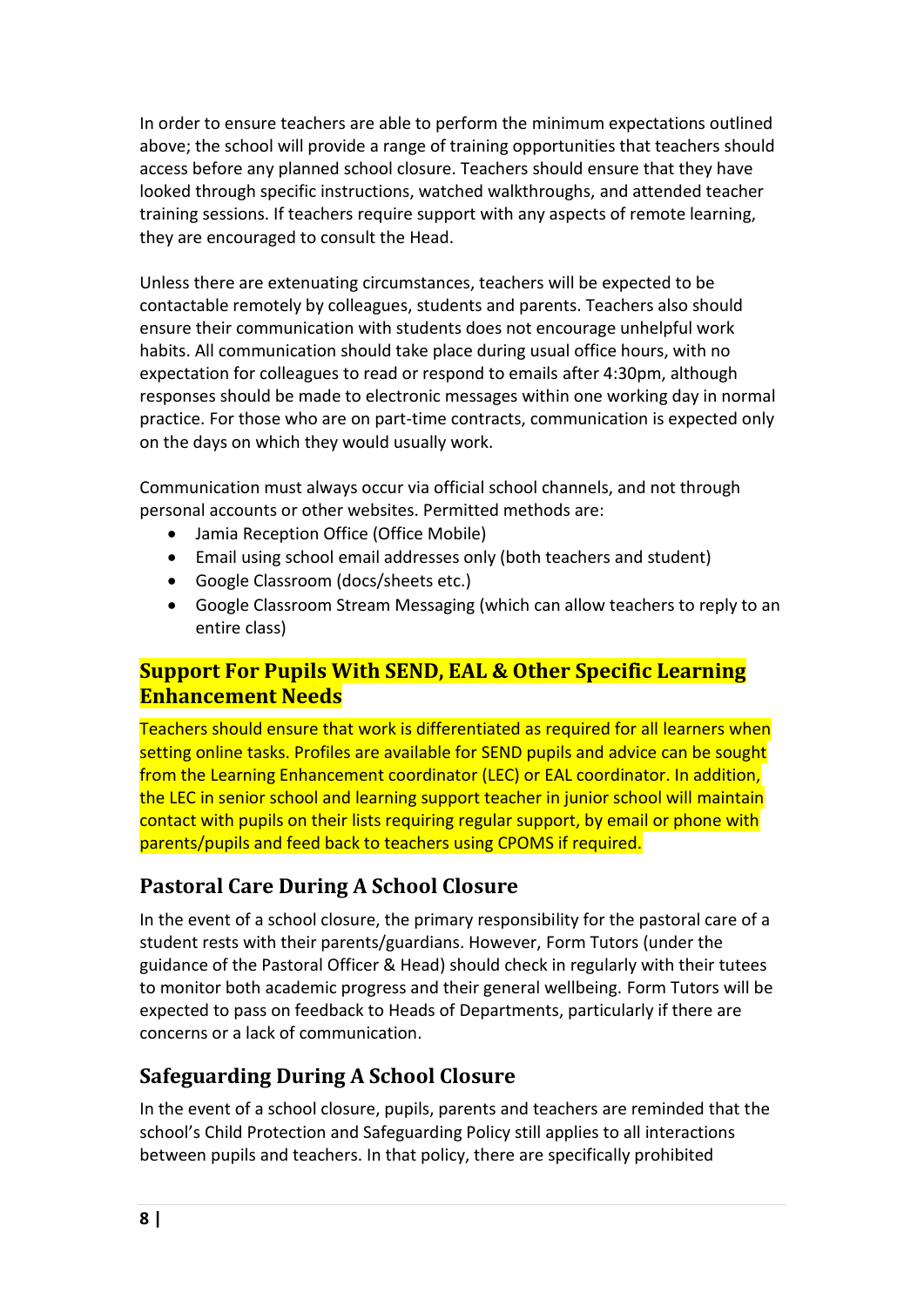behaviours and reporting obligations to which teachers must adhere, whether they are at home, in the community or at school.

More advice on safeguarding and pastoral issues is available upon request. Any questions or concerns about safeguarding should continue to be raised to the Designated Safeguarding Lead, Suffia Raza: [DSL@jamiaalhudaa.com.](mailto:DSL@jamiaalhudaa.com)